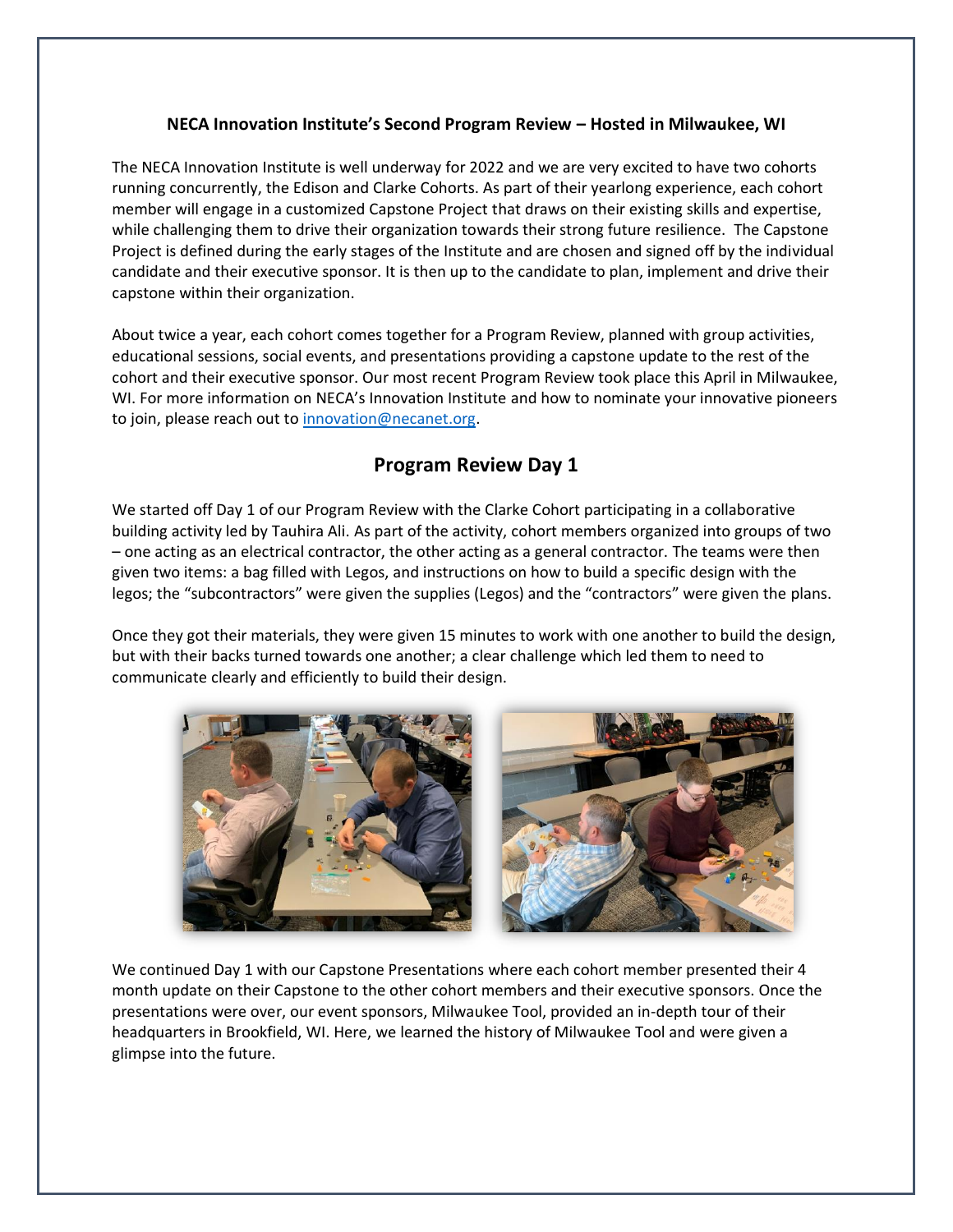



### **Program Review Day 2**

Day 2 started off with a presentation on Lean Principles, led by Carrie Struss, Milwaukee Tool's Group Continuous Improvement Manager. During her presentation, she provided 6 tennis balls to the group, giving them instructions to place the tennis balls in a nearby basket as quickly as possible, and each ball needed to touch both hands of everyone on the team. After the first attempt, Carrie then prompted a discussion where members reflected on potential waste involved during the first attempt and worked together to develop a better process for a second attempt, which resulted in a total time savings of 91%.

Following Carrie's presentation, Josh Bone, Executive Director of ELECTRI International, joined the group to present on Design Thinking. During his presentation, he challenged the group to "Think Wrong" not only in their business, but in everyday life. He pushed the group to break the status quo and think and do differently than what we are typically used to through curiosity, collaboration, confidence and much more.



Day 2 continued down the street at Lemberg Electric where we were joined by the Edison Cohort. Lemberg's previous President and CEO and NECA's District IV VP, Dave Washebek, greeted the group with welcome remarks and turned it over to Lemberg's current President, Mark Chappel, who led a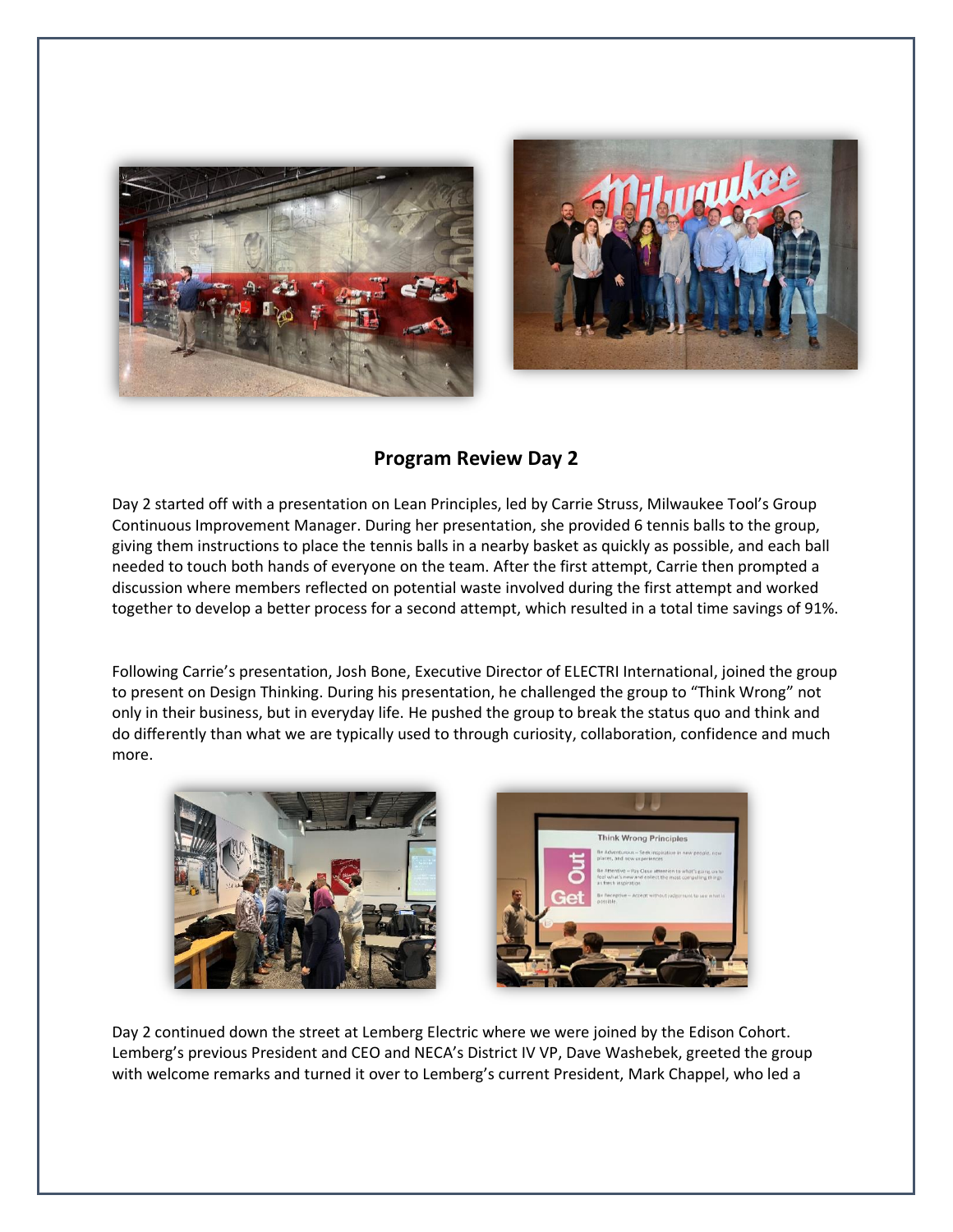discussion on the importance of Agile in Construction. From there, Lemberg provided a tour of their facilities and additional insights into how they apply Agile methodologies in real-world projects.



After the tour, we were joined by NECA's Vice President of Labor Relations, Kevin Tighe, who presented to the group on the Basics of Labor Relations, providing insight into the structure of the industry, important labor laws, and more.

From there, we said goodbye to our Clarke Cohort as they returned to their hometowns and continued back to the Milwaukee Tool offices with the Edison Cohort, where they provided an eight-month update of their Capstone Projects to the group and their Executive Sponsors, which led us to the end of Day 2.

### **Program Review Day 3**

The Edison Cohort closed off the Program Review on Day 3 with Josh Bone and Carrie Struss returning for a second round of Design Thinking and Lean Principles. We finished the day with a final tour of Milwaukee Tool and a lunch where we reflected on the people we met, things we learned and things we are eager to bring back and implement in our own lives, both personal and professional. With another Program Review down, we are more than excited for Institute plans moving forward. We are looking forward to the Edison Commencement in August, followed by Clarke's second Program Review in St. Louis and are eager to join our newest Cohort, The Westinghouse Cohort, in August.

Are you interested in learning more about the NECA Innovation Institute or want to nominate your innovative pioneers to join the Institute? Reach out to [innovation@necanet.org](mailto:innovation@necanet.org) or use the QR code to express your interest! We are currently taking applications for The Westinghouse Cohort.